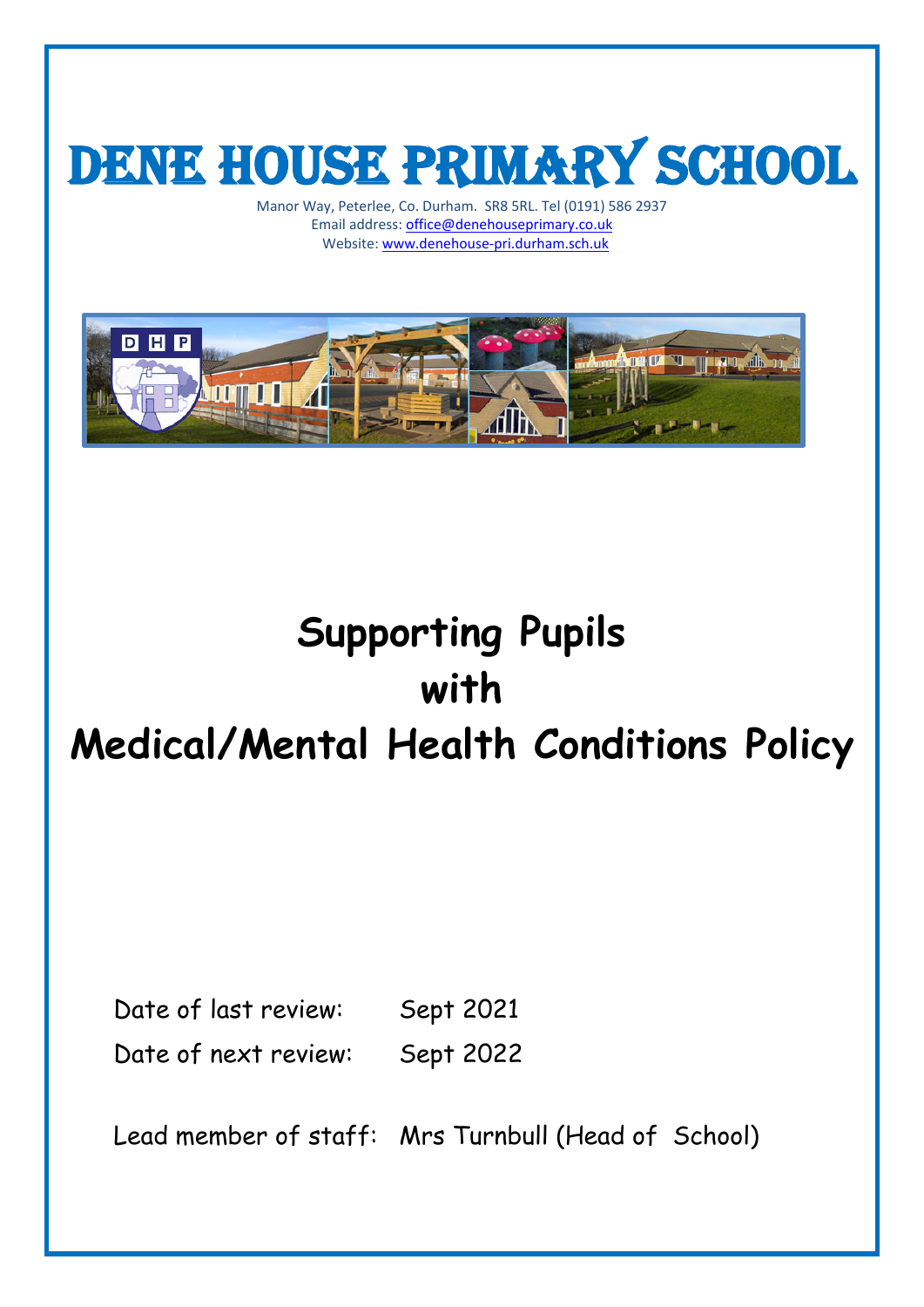### **Dene House Primary School**

### *Supporting Pupils with Medical/Mental Health Conditions Policy*

Dene House Primary School wishes to ensure that pupils with medical/mental health conditions (.e.g. self-harm) receive appropriate care and support at school. All pupils have an entitlement to a full time curriculum or as much as their medical/mental health condition allows. This policy has been developed in line with the Department for Education's statutory guidance released in April 2014 – "Supporting pupils at school with medical/mental health conditions" under a statutory duty form section 100 of the Children and Families Act 2014. The statutory duty came into force on 1<sup>st</sup> September 2014

The school will have regard to the statutory guidance issued. We take account of it, carefully consider it and we make all efforts to comply.

Ofsted places a clear emphasis on meeting the needs of pupils with SEN and Disabilities, also including those pupils with medical/mental health conditions.

*N.B. Early years settings should continue to apply the Statutory Framework for Early Years foundation Stage.* 

#### 1) **Key roles and responsibilities**

- **The Local Authority (LA) is responsible for:**
	- 1) Promoting co-operation between relevant partners regarding supporting pupils with medical/mental health conditions.
	- 2) Providing support, advice /guidance and training to schools and their staff to ensure Individual Healthcare Plans (IHP) are effectively delivered.
	- 3) Working with schools to ensure pupils attend full-time or make alternative arrangements for the education of pupils who need to be out of school for fifteen days or more due to a health need and who otherwise would not receive a suitable education.

#### • **The Governing Body of Dene House Primary School is responsible for:**

- 1) Ensuring arrangements are in place to support pupils with medical/mental health conditions.
- 2) Ensuring the policy is developed collaboratively across services, clearly identifies roles and responsibilities and is implemented effectively.
- 3) Ensuring that the Supporting Pupils with Medical/mental health Conditions Policy does not discriminate on any grounds including, but not limited to protected characteristics: ethnicity/national/origin, religion or belief, sex, gender reassignment, pregnancy & maternity, disability or sexual orientation.
- 4) Ensuring the policy covers arrangements for pupils who are competent to manage their own health needs.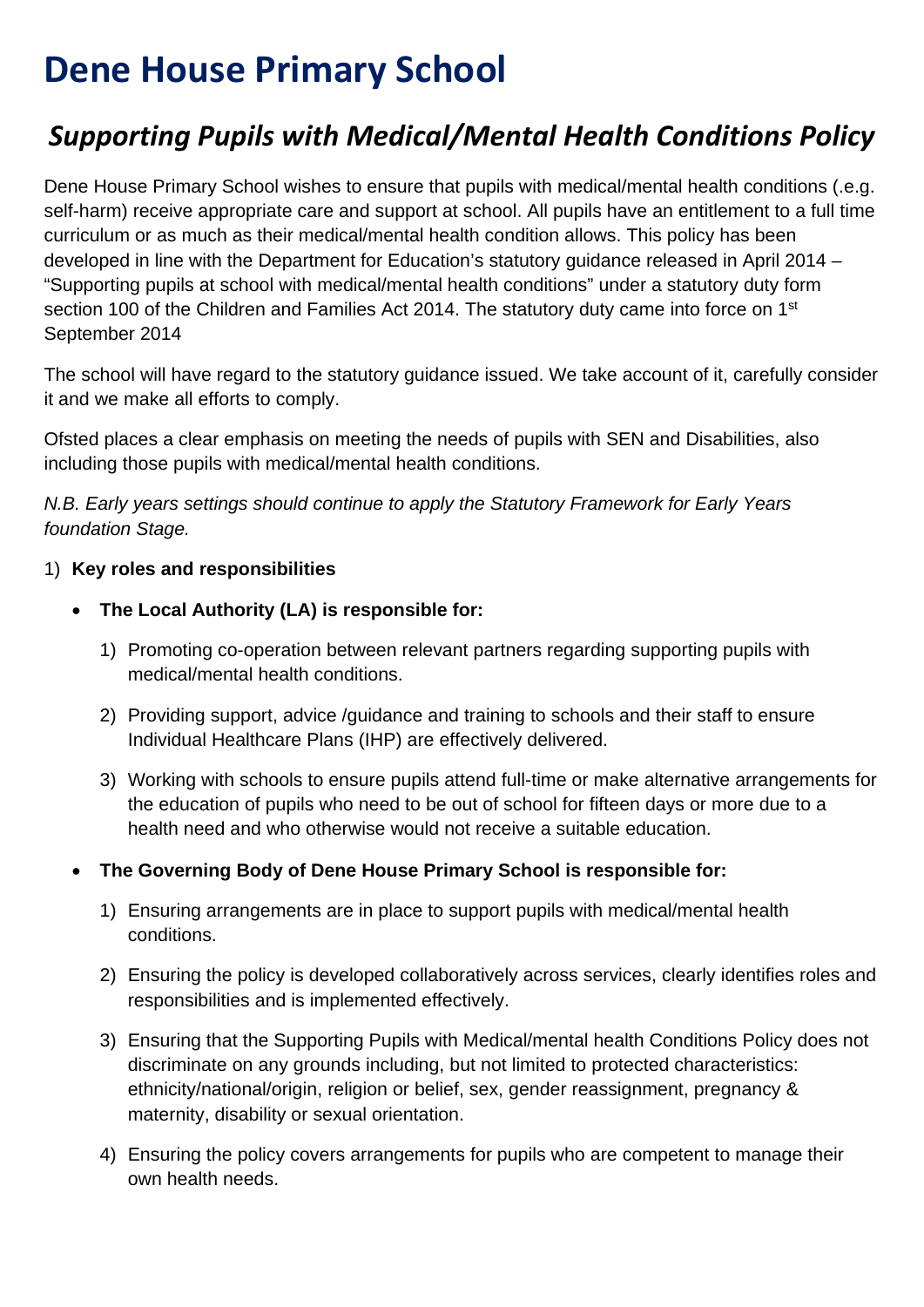- 5) Ensuring that all pupils with medical/mental health conditions are able to play a full and active role in all aspects of school life, participate in school visits / trips/ sporting activities, remain healthy and achieve their academic potential.
- 6) Ensuring that relevant training is delivered to a sufficient number of staff who will have responsibility to support children with medical/mental health conditions and that they are signed off as competent to do so. Staff to have access to information, resources and materials.
- 7) Ensuring written records are kept of, any and all, medicines administered to pupils. This is to be recorded onto the health care plan of the child.
- 8) Ensuring the policy sets out procedures in place for emergency situations.
- 9) Ensuring the level of insurance in place reflects the level of risk.
- 10) Handling complaints regarding this policy as outlined in the school's Complaints Policy.

#### • **The Head teacher is responsible for:**

- 1) Ensuring the policy is developed effectively with partner agencies and then making staff aware of this policy.
- 2) The day-to-day implementation and management of the Supporting Pupils with Medical/Mental Health Conditions Policy and Procedures of Dene House Primary School.
- 3) Liaising with healthcare professionals regarding the awareness and competency training required for staff.
- 4) Identifying staff who need to be aware of a child's medical/mental health condition.
- 5) Developing Individual Healthcare Plans (IHPs).
- 6) Ensuring a sufficient number of trained members of staff are available to implement the policy and deliver IHPs in normal, contingency and emergency situations.
- 7) If necessary, facilitating the recruitment of staff for the purpose of delivering the promises made in this policy. Ensuring more than one staff member is identified, to cover holidays / absences and emergencies.
- 8) Ensuring the correct level of insurance is in place for teachers who support pupils in line with this policy.
- 9) Ensuring that supervision time is allowed following an incident
- 10) Continuous two way liaison with school nurses and school in the case of any child who has or develops an identified medical/mental health condition.
- 11) Ensuring confidentiality and data protection.
- 12) Assigning appropriate accommodation for medical/mental health treatment/ care. There is a designated First Aid area and adjacent room for privacy in certain situations.
- 13) Considering the purchase of a defibrillator.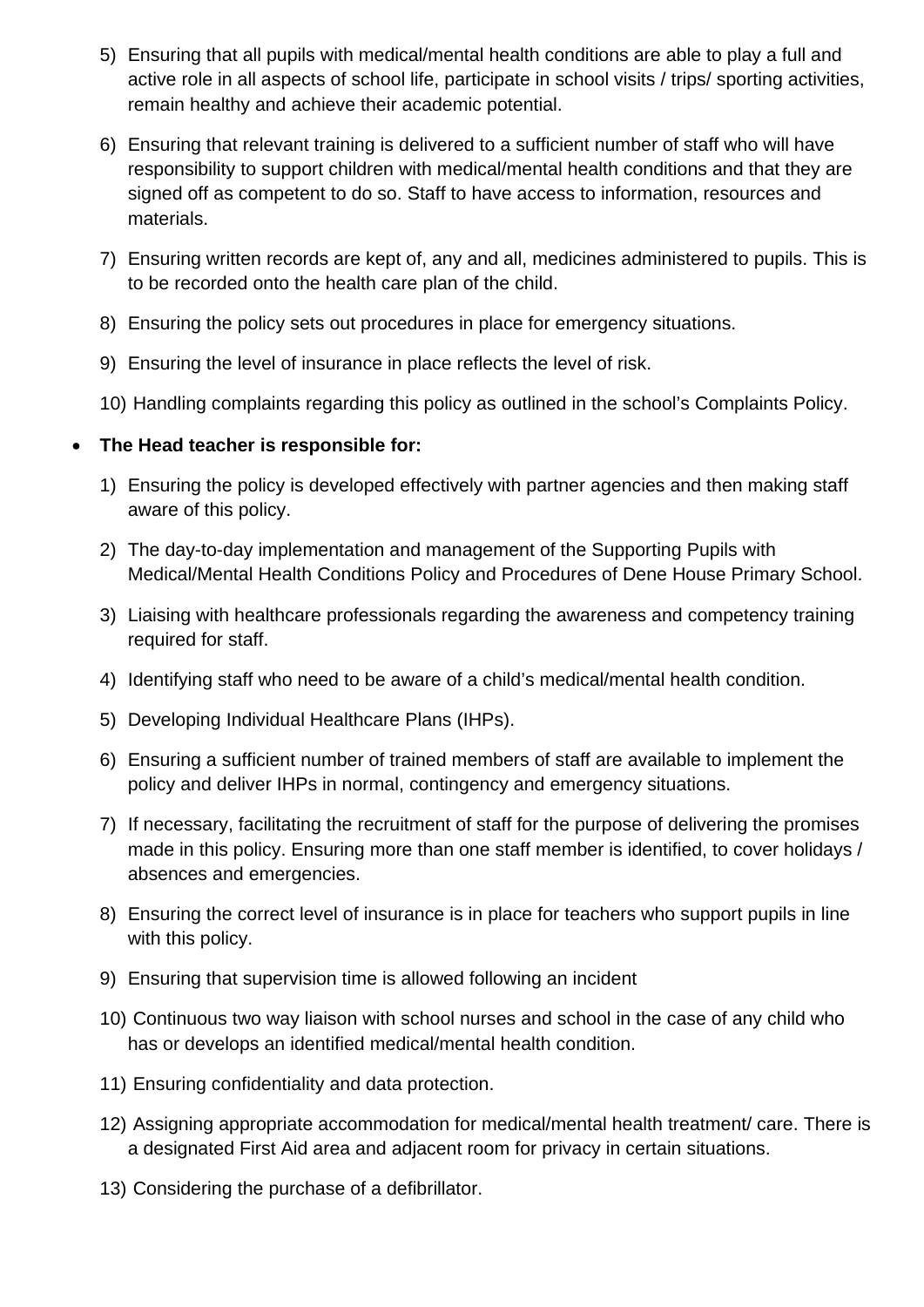- Voluntarily holding 'spare' salbutamol asthma inhalers in the first aid area for emergency use. **Please note in the event of an asthma attack, the child should be supported using a spacer and this will then be used solely for this child and no other child**.
- **Staff members are responsible for:**
	- 1) Taking appropriate steps to support children with medical/mental health conditions and familiarising themselves with procedures which detail how to respond when they become aware that a pupil with a medical/mental health condition needs help. *A first-aid certificate is not sufficient*.
	- 2) Knowing where controlled drugs are stored and where the key is held. All medication will be stored in a lockable fridge in the first aid area.
	- 3) Taking account of the needs of pupils with medical/mental health conditions in lessons.
	- 4) Undertaking training to achieve the necessary competency for supporting pupils with medical/mental health conditions, with particular specialist training if they have agreed to undertake a medication responsibility.
	- 5) Allowing inhalers, adrenalin pens and blood glucose testers to be held in an accessible location, following DFE guidance.

#### • **School nurses are responsible for:**

- 1) Collaborating on developing an IHP in anticipation of a child with a medical/mental health condition starting school.
- 2) Notifying the school when a child has been identified as requiring support in school due to a medical/mental health condition at any time in their school career.
- 3) Supporting staff to implement an IHP and then participate in reviews annually of the IHP or earlier if health needs change. Giving advice and liaison on training needs.
- 4) Liaising locally with lead clinicians on appropriate support. Assisting the Headteacher in identifying training needs and providers of training.

#### • **Parents and carers are responsible for:**

- 1) Keeping the school informed about any new medical/mental health condition or changes to their child/children's health so the health care plan can be adapted.
- 2) Participating in the development and regular reviews of their child's IHP.
- 3) Completing a parental consent form to administer medicine or treatment before bringing medication into school.
- 4) Providing the school with the medication their child requires and keeping it up to date including collecting leftover medicine.
- 5) Carrying out actions assigned to them in the IHP with particular emphasis on, they or a nominated adult, being contactable at all times.

#### • **Pupils are responsible for:**

1) Providing information on how their medical/mental health condition affects them.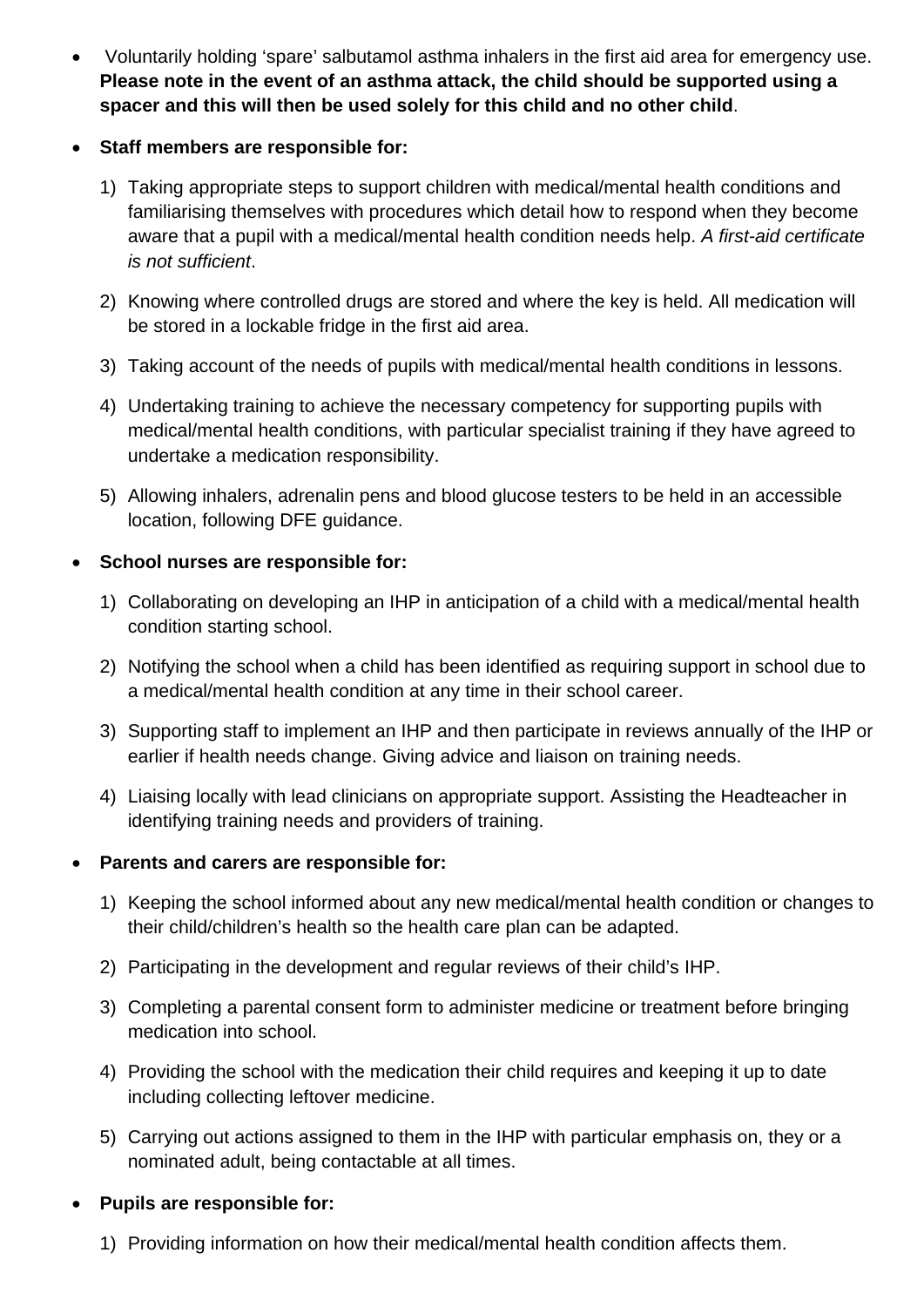- 2) Contributing to their IHP
- 3) Complying with the IHP and self-managing their medication or health needs including carrying medicines or devices, if judged competent to do so by a healthcare professional and agreed by parents.

#### 2) **Training of staff**

- Newly appointed teachers, supply or agency staff and support staff will receive training on the 'Supporting Pupils with Medical/Mental Health Conditions' Policy as part of their induction.
- The clinical lead for each training area/session will be named on each IHP.
- No staff member may administer prescription medicines or undertake any healthcare procedures without undergoing training specific to the condition and signed off as competent.
- School will keep a record of medical/mental health conditions supported, training undertaken and a list of teachers qualified to undertake responsibilities under this policy. They will notify Health & Safety DCC, and Risk, Insurance & Governance Manager, DCC.

#### 3) **Medical/mental health conditions register /list**

- Schools admissions forms should request information on pre-existing medical/mental health conditions. Parents must have easy pathway to inform
- school at any point in the school year if a condition develops or is diagnosed. Consideration could be given to seeking consent from GPs to have input into the IHP and also to share information for recording attendance.
- A medical/mental health conditions list or register should be kept, updated and reviewed regularly by the nominated member of staff. Each class / form tutor should have an overview of the list for the pupils in their care, within easy access.
- Supply staff and support staff should similarly have access on a need to know basis. Parents should be assured data sharing principles are adhered to.
- For pupils on the medical/mental health conditions list key stage transition points meetings should take place in advance of transferring to enable parents, school and health professionals to prepare IHP and train staff if appropriate.

#### 4) **Individual Healthcare Plans (IHPs)**

- Where necessary (Head teacher will make the final decision) an Individual Healthcare Plan (IHP) will be developed in collaboration with the pupil, parents/carers, Head teacher, Special Educational Needs Coordinator (SENCO) and medical/mental health professionals.
- IHPs will be easily accessible to all relevant staff, including supply/agency staff, whilst preserving confidentiality. IHPs will be reviewed at least annually or when a child's medical/mental health circumstances change, whichever is sooner.
- Where a pupil has an Education, Health and Care plan or special needs statement, the IHP will be linked to it or become part of it.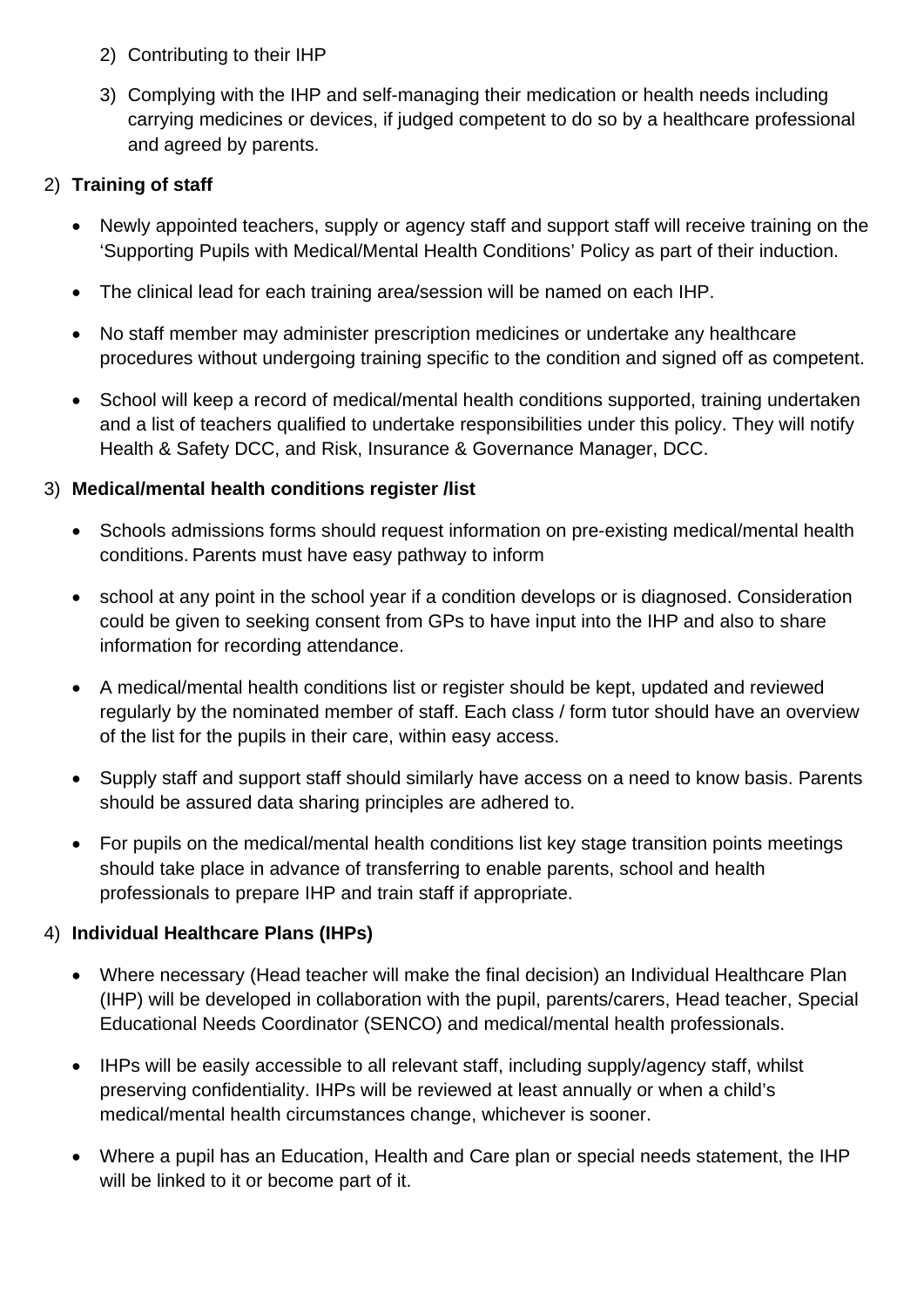• Where a child is returning from a period of hospital education or alternative provision or home tuition, collaboration between the LA /AP provider and school is needed to ensure that the IHP identifies the support the child needs to reintegrate.

#### 5) **Transport arrangements**

- Where a pupil with an IHP is allocated school transport the school should invite a member of DCC Transport team who will arrange for the driver or escort to participate in the IHP meeting. A copy of the IHP will be copied to the Transport team and kept on the pupil record. The IHP must be passed to the current operator for use by the driver /escort and the Transport team will ensure that the information is supplied when a change of operator takes place.
- For some medical/mental health conditions the driver/ escort will require adequate training. For pupils who receive specialised support in school with their medical/mental health condition this must equally be planned for in travel arrangements to school and included in the specification to tender for that pupil's transport.
- When prescribed controlled drugs need to be sent in to school, parents will be responsible for handing them over to the adult in the car in a suitable bag or container that is clearly labelled with name and dose etc.
- Controlled drugs will be kept under the supervision of the adult in the car throughout the journey and handed to a school staff member on arrival. Any change in this arrangement will be reported to the Transport team for approval or appropriate action.

#### 6) **Education Health Needs (EHN) referrals**

- All pupils of compulsory school age who because of illness, lasting 15 days or more, would not otherwise receive a suitable full-time education are provided for under the local authority's duty to arrange educational provision for such pupils.
- In order to provide the most appropriate provision for the condition the EHN team accepts referrals where there is a medical/mental health diagnosis from a medical/mental health consultant.

#### 7) **Medicines**

- Where possible, unless advised it would be detrimental to health, medicines should be prescribed in frequencies that allow the pupil to take them outside of school hours.
- If this is not possible, prior to staff members administering any medication, the parents/carers of the child must complete and sign a parental consent to administration of medicine form.
- No child will be given any prescription or non-prescription medicines without written parental consent except in exceptional circumstances.
- Where a pupil is prescribed medication by a healthcare professional without their parents'/carers' knowledge, every effort will be made to encourage the pupil to involve their parents while respecting their right to confidentiality.
- No child under 16 years of age will be given medication containing aspirin without a doctor's prescription.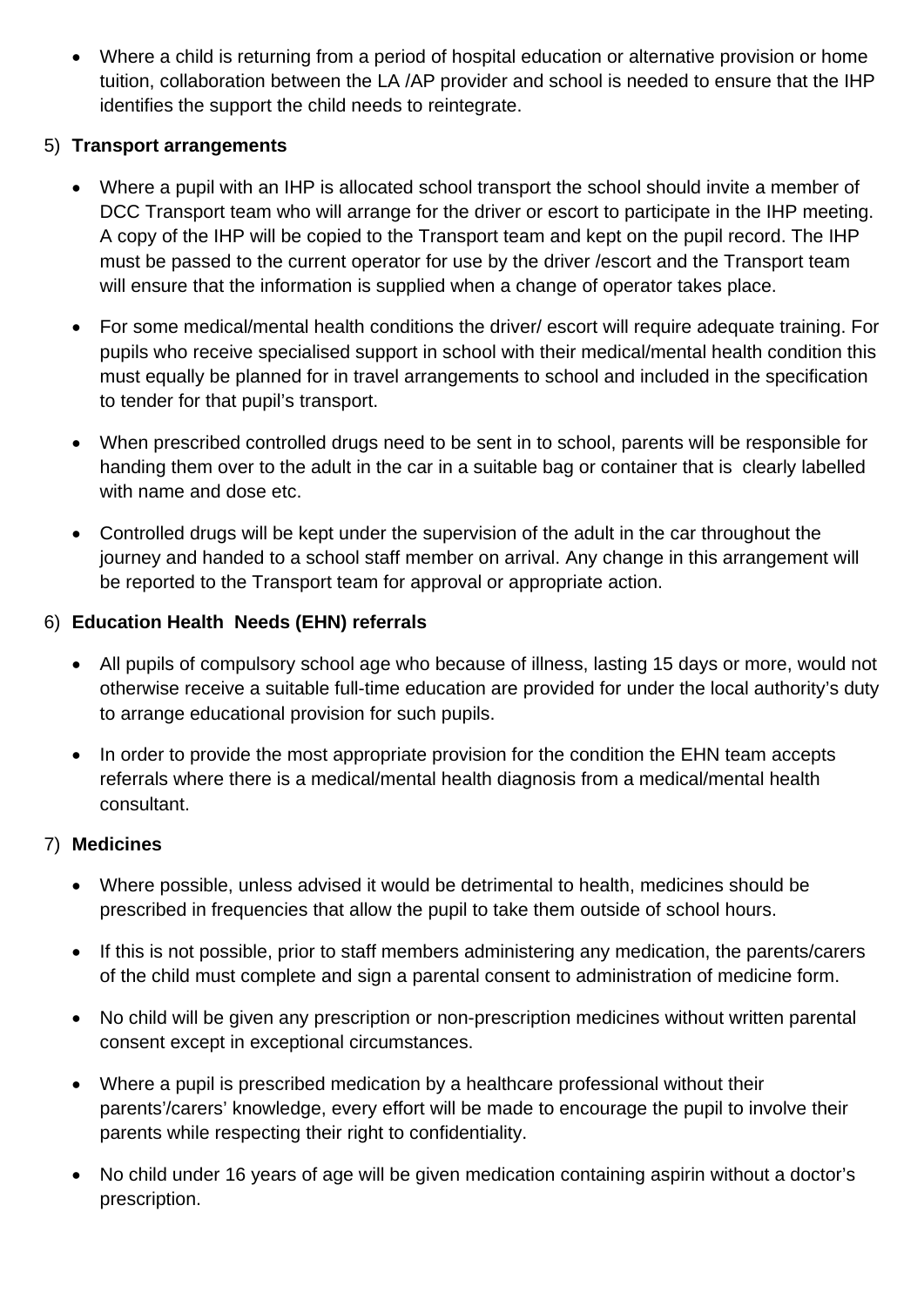- Medicines MUST be in date, labelled, and provided in the original container (except in the case of insulin which may come in a pen or pump) with dosage instructions. Medicines which do not meet these criteria will not be administered.
- A maximum of four weeks' supply of the medication may be provided to the school at one time.
- A child who has been prescribed a controlled drug may legally have it in their possession if they are competent to do so, but passing it to another child for use is an offence. Monitoring arrangements may be necessary. Schools should otherwise keep controlled drugs that have been prescribed for a pupil securely stored in a non-portable container and only named staff should have access. Controlled drugs should be easily accessible in an emergency.
- Medications will be stored either in a lockable fridge in the first aid area or in the class medicine box located near the teacher.
- Any medications left over at the end of the course will be returned to the child's parents.
- Written records will be kept of any medication administered to children.
- Pupils will never be prevented from accessing their medication.
- Emergency salbutamol inhaler kits may be kept voluntarily by school.
- General posters about medical/mental health conditions (diabetes, asthma information pack passed to each class teacher, epilepsy etc.) are recommended to be visible in the staff room
- Dene House Primary School cannot be held responsible for side effects that occur when medication is taken correctly.
- Staff will not force a pupil, if the pupil refuses to comply with their health procedure, and the resulting actions will be clearly written into the IHP which will include informing parents.

#### 8) **Emergencies**

- Medical/mental health emergencies will be dealt with under the school's emergency procedures which will be communicated to all relevant staff so they are aware of signs and symptoms.
- Pupils will be informed in general terms of what to do in an emergency such as telling a teacher.
- If a pupil needs to be taken to hospital, a member of staff will remain with the child until their parents arrive.

#### 9) **Day trips, residential visits and sporting activities**

- Unambiguous arrangements should be made and be flexible enough to ensure pupils with medical/mental health conditions can participate in school trips, residential stays, sports activities and not prevent them from doing so unless a clinician states it is not possible.
- To comply with best practice risk assessments should be undertaken, in line with H&S executive guidance on school trips, in order to plan for including pupils with medical/mental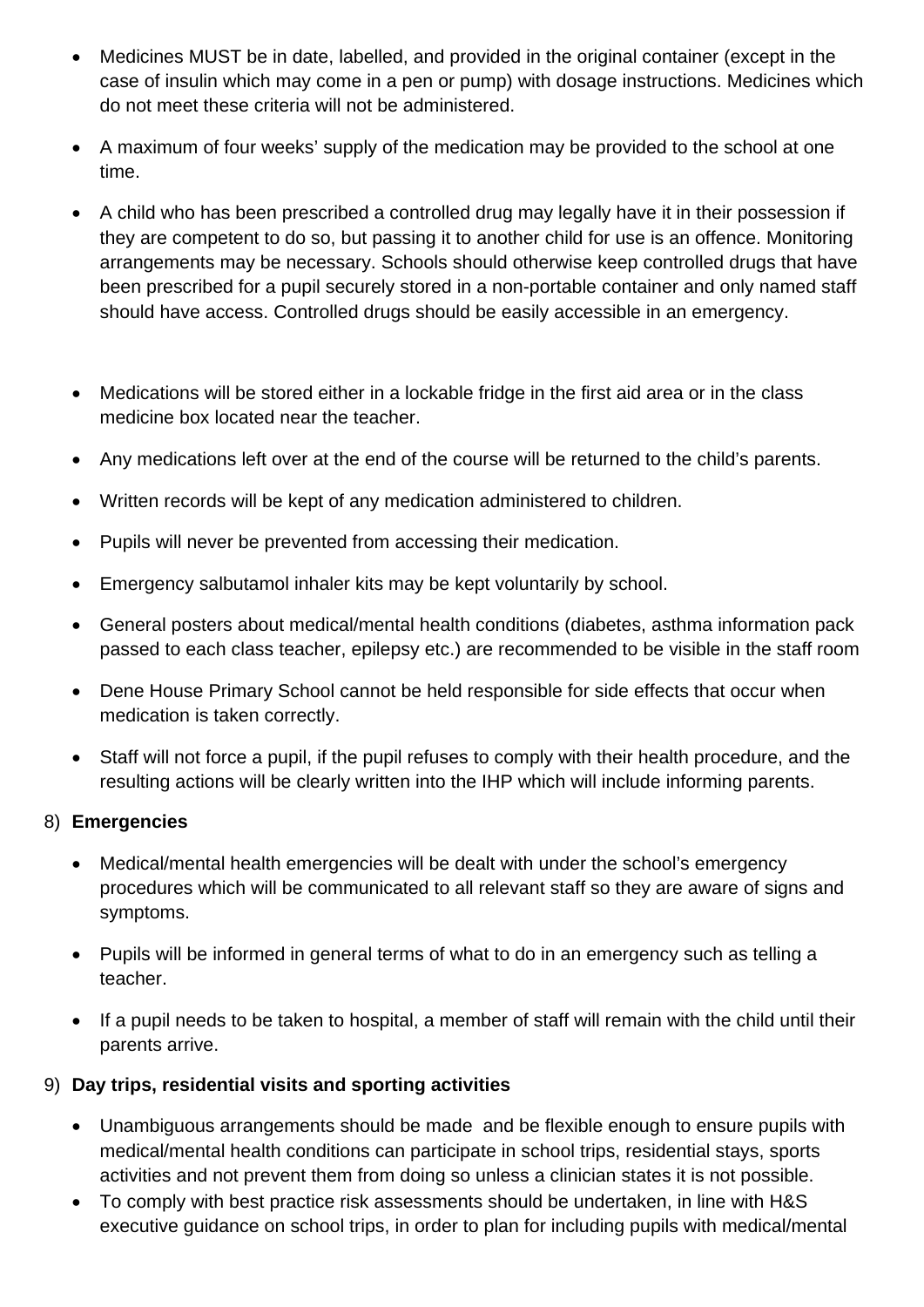health conditions. Consultation with parents, healthcare professionals etc. on trips and visits will be separate to the normal day to day IHP requirements for the school day.

#### 10) **Avoiding unacceptable practice**

The following behaviour is unacceptable in Dene House Primary School:

- a) Preventing children from easily accessing their inhalers and medication and administering their medication when and where necessary.
- b) Assuming that pupils with the same condition require the same treatment.
- c) Ignoring the views of the pupil and/or their parents or ignoring medical/mental health evidence or opinion.
- d) Sending pupils home frequently or preventing them from taking part in activities at school
- e) Sending the pupil to the medical/mental health room or school office alone or with an unsuitable escort if they become ill.
- f) Penalising pupils with medical/mental health conditions for their attendance record where the absences relate to their condition.
- g) Making parents feel obliged or forcing parents to attend school to administer medication or provide medical/mental health support, including toilet issues.
- h) Creating barriers to children participating in school life, including school trips.
- i) Refusing to allow pupils to eat, drink or use the toilet when they need to in order to manage their condition.

#### 11) **Insurance**

- Teachers who undertake responsibilities within this policy will be assured by the Headteacher that are covered by the school's insurance.
- Full written insurance policy documents are available to be viewed by members of staff who are providing support to pupils with medical/mental health conditions. Those who wish to see the documents should contact the Head.

#### 12) **Complaints**

- All complaints should be raised with the school in the first instance.
- The details of how to make a formal complaint can be found in the School Complaints Policy.

#### 13) **Definitions**

- 'Parent(s)' is a wide reference not only to a pupil's birth parents but to adoptive, step and foster parents, or other persons who have parental responsibility for, or who have care of, a pupil.
- 'Medical/mental health condition' for these purposes is either a physical or mental health medical/mental health condition as diagnosed by a healthcare professional which results in the child or young person requiring special adjustments for the school day, either ongoing or intermittently. This includes; a chronic or short-term condition, a long-term health need or disability, an illness, injury or recovery from treatment or surgery.
- 'Medication' is defined as any prescribed or over the counter treatment.